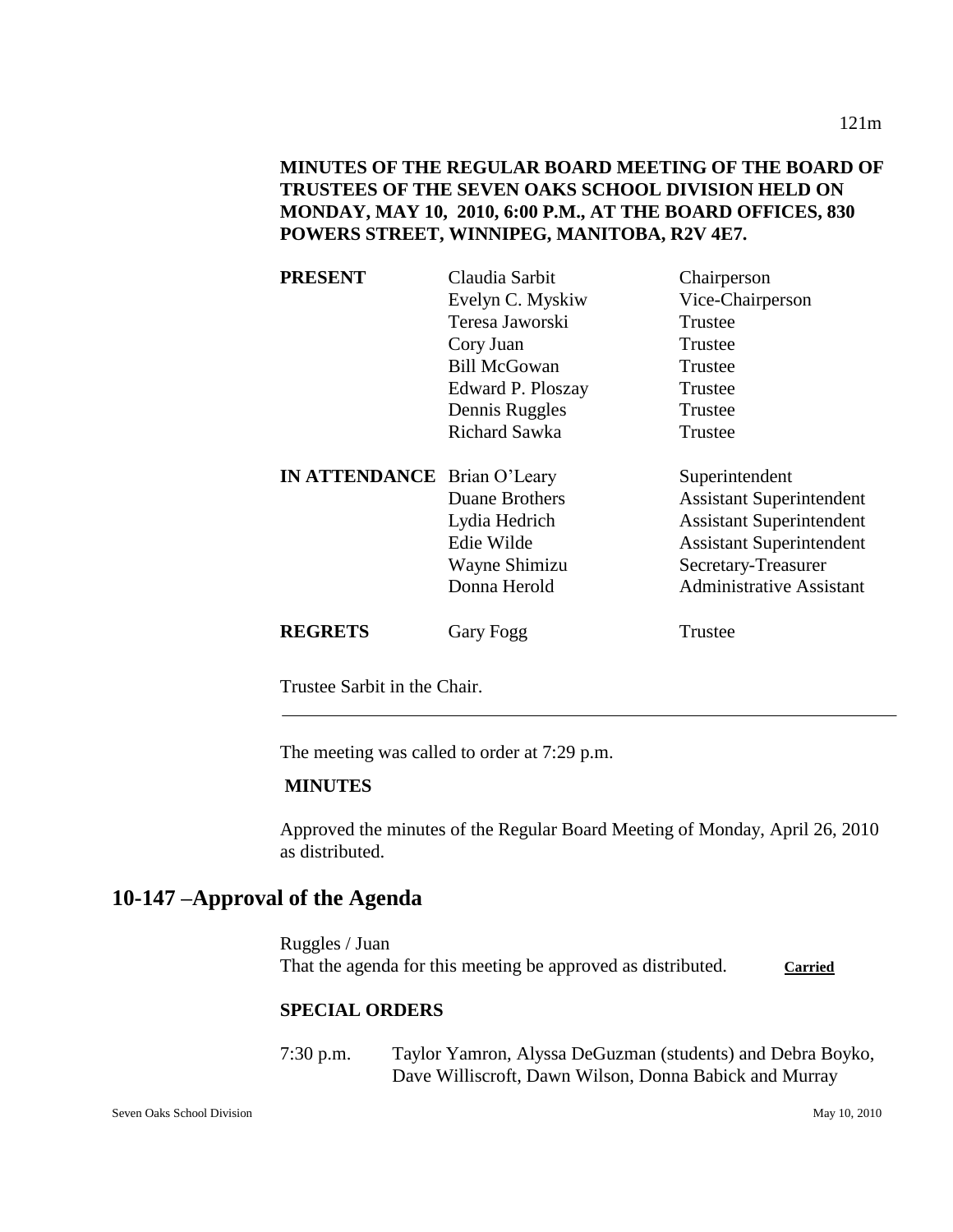## **SPECIAL ORDERS**

Boyko (teachers) – presentation on recent Maples / Garden City European Trip.

## **10-148 – By-Law-2010 to Appoint Senior Election Officials**

Jaworski / Ploszay That By-Law 3-2010 to appoint Senior Election Officials be given first reading. **Carried**

Myskiw / McGowan That the Board dispense with its regular order of business to give second and third reading to By-Law 3-2010. **Carried**

McGowan / Ruggles That By-Law 3-2010 to appoint Election Officials be given second reading. **Carried**

Sawka / Juan That By-Law 3-2010 to appoint Election Officials be given third and final reading, be signed and sealed. **Carried**

## **10-149 – 2010 Election – Seven Oaks School Division / City of Winnipeg**

Juan / Ruggles That the Board sign the cost sharing agreement between the City of Winnipeg and the Seven Oaks School Division for conducting the 2010 election for school trustees, within the division, on October 27, 2010. **Carried**

## **10-150 – 2010 Osvita Foundation Testimonial Dinner**

Jaworski / Sawka That the Board support the Osvita Foundation dinner by sending a group representing the Division including R. F. Morrison School. **Carried**

## **CONSENT AGENDA**

## **10-151 – Consent Agenda**

Ruggles / Juan That the Consent Agenda be approved. **Carried**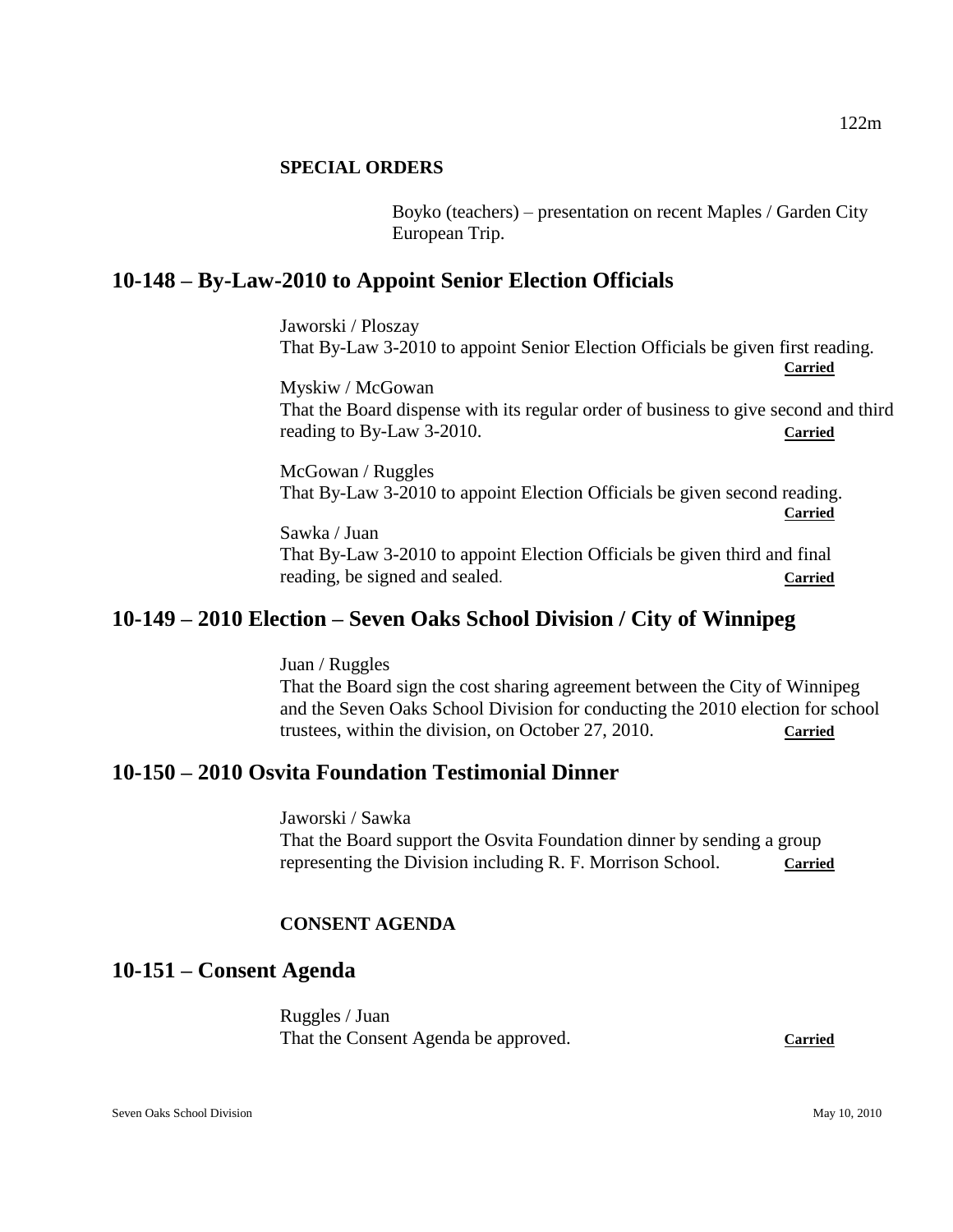#### Cheque Listing - April 2010

That cheques #2103198-#2103516, #210133-#210147 (US), direct deposit #210004133-#210004620, and pre-authorized debits #201001-#201004 in the amount of \$3,487,583.17 be approved.

#### D'Arcy & Deacon LLP Invoice No. 305282

That Invoice No. 305282 for Amber Trails Land Exchange in the amount of \$7,657.86 be paid to D'Arcy & Deacon LLP.

### Number Ten Architectural Group Invoice No. 7899

That Invoice No. 7899 for Renovations at Edmund Partridge Community School in the amount of \$893.64 be paid to Number Ten Architectural Group.

### Number Ten Architectural Group Invoice No. 7901

That Invoice No. 7901 for West St. Paul Groom Room Lifts and Ramp in the amount of \$1,718.91 be paid to Number Ten Architectural Group.

#### Regent Construction Inc. Certificate of Payment No. 9

That Certificate of Payment No. 9 for Garden City Collegiate West Roof Replacement / Reinforcement Phase 2 in the amount of \$31,909.25 be paid to Regent Construction.

#### Regent Construction Holdback Release

That the 7-1/2% Statutory Holdback on Certificate of Payment No. 9 for Garden City Collegiate West Roof Replacement / Reinforcement Phase 2 in the amount of \$1,834.43 be paid to Regent Construction Inc., with the approval of the Board's Solicitor.

#### GST on Release of Holdback to Regent Construction

That GST on the Release of Holdback for Garden City Collegiate West Roof Replacement / Reinforcement Phase 2 in the amount of \$91.73 be paid to Regent Construction.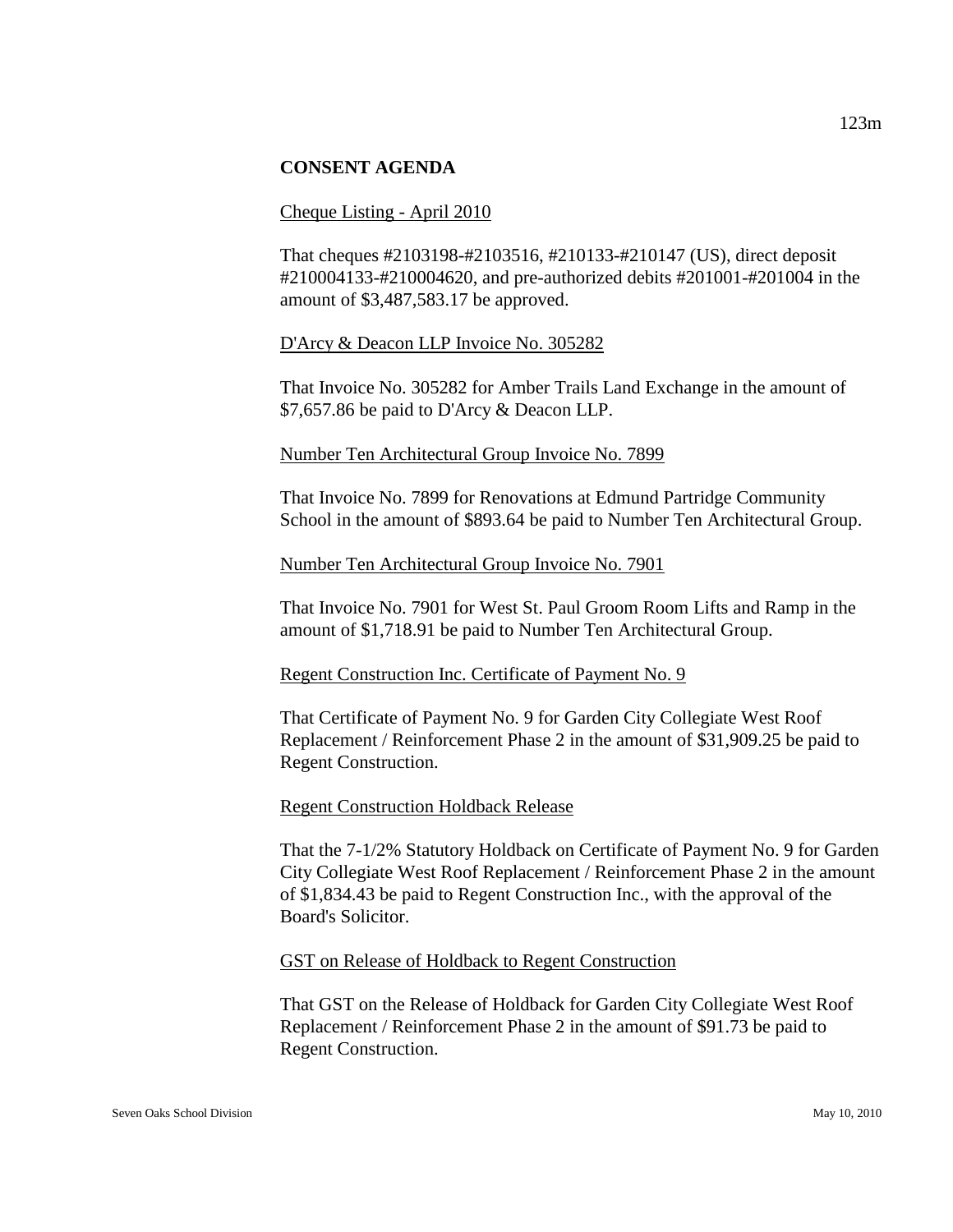#### Stantec Consulting Invoice No. 459322

That Invoice No. 459322 for GCCI West Roof Replacement / Reinforcement Phase 2 in the amount of \$15,750.00 be paid to Stantec Consulting.

#### Renewal of Lease - Maples Day Care

That the Board sign a lease for the year July 1, 2010 to June 30, 2011 with Maples Day Care for the rental of day care space at École Constable Edward Finney School at a rental fee of \$1,697.50 per month.

#### Renewal of Lease - Seven Oaks Teachers' Association

That the Board sign a lease for the year July 1, 2010 to June 30, 2011 with the Seven Oaks Teachers' Association for the rental of office space at Ben Zaidman Educational Resource Centre at a rental fee of \$112.00 per month.

#### Renewal of Lease - Sugar-N-Spice Kiddie Haven Inc.

That the Board sign a lease for the year July 1, 2010 to June 30, 2011 with Sugar-N-Spice Kiddie Haven Inc. for the rental of day care space at Riverbend School at a rental fee of \$1,968.75 per month.

#### Renewal of Lease - Sugar-N-Spice Kiddie Haven Inc.

That the Board sign a lease for the year July 1, 2010 to June 30, 2011 with Sugar-N-Spice Kiddie Haven Inc. for the rental of day care space at West Kildonan Collegiate at a rental fee of \$4,065.83 per month.

#### Renewal of Lease - O.K. Before and After School Child Care Centres Inc.

That the Board sign a lease for the year September 1, 2010 to June 30, 2011 with O.K. Before and After School Child Care Centres Inc. for the rental of the mini-gymnasiums at A.E. Wright Community School, École Constable Edward Finney School, Elwick Community School and O.V. Jewitt School at a rental fee of \$157.00 per month per site.

#### Renewal of Lease - Belmont Before and After School Program

That the Board sign a lease for the year September 1, 2010 to June 30, 2011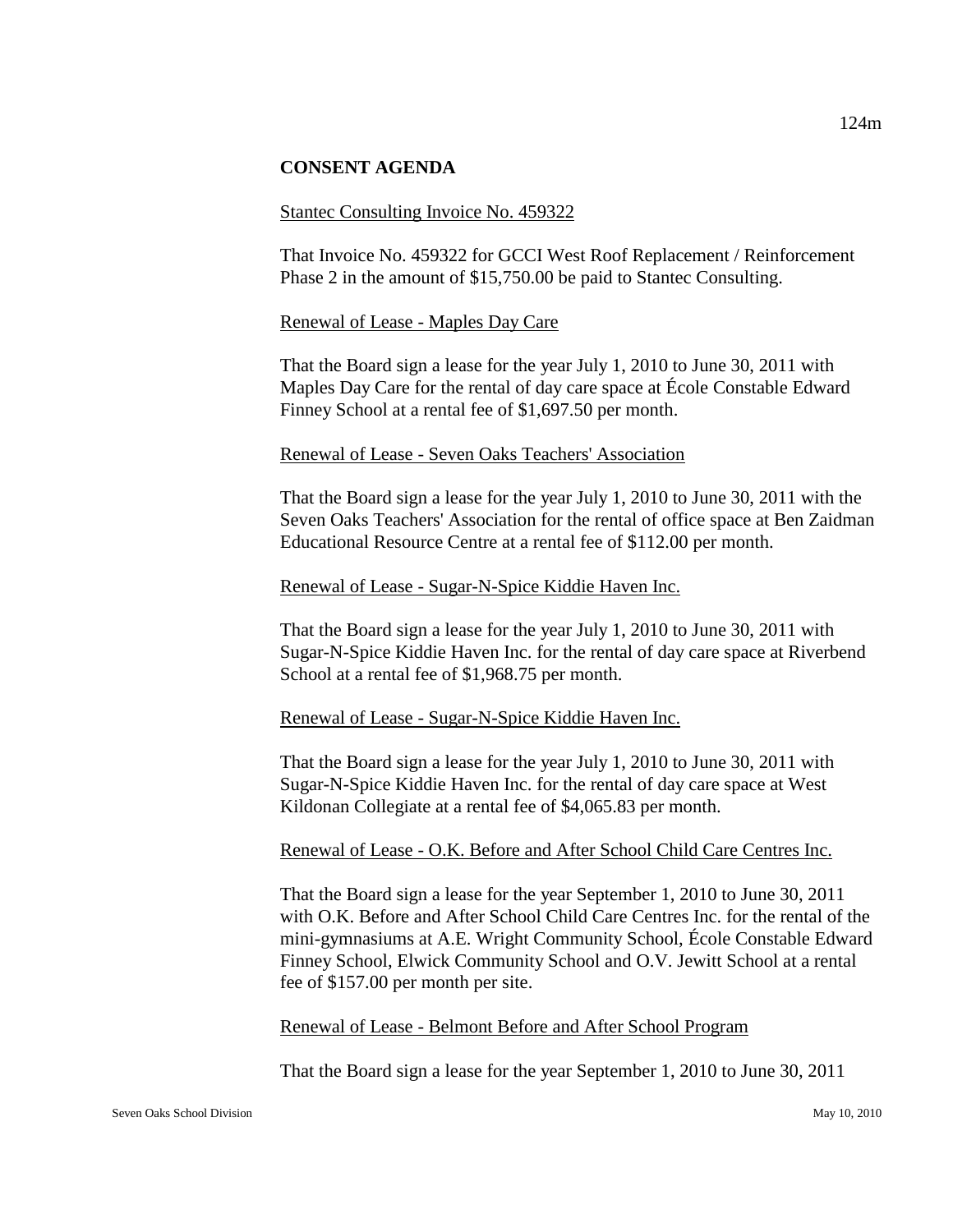with Belmont Before and After School Program for the rental of the gymnasium, music room and kindergarten room at Belmont School at a rental fee of \$157.00 per month.

### Renewal of Lease - Collicutt Before and After School Program

That the Board sign a lease for the year September 1, 2010 to June 30, 2011 with Collicutt Before and After School Program for the rental of the gymnasium space at Collicutt School at a rental fee of \$157.00 per month.

### Renewal of Lease - Seven Oaks Child Care Centre Inc.

That the Board sign a lease for the year September 1, 2010 to June 30, 2011 with Seven Oaks Child Care Centre Inc. for the rental of the gymnasium, including storage facility in the gymnasium area at R.F. Morrison School at a rental fee of \$157.00 per month.

### Renewal of Lease - Kidi-Garden Day Nurseries Ltd.

That the Board sign a lease for the year September 1, 2010 to June 30, 2011 with Kidi-Garden Day Nurseries Ltd. for the rental of the gymnasium, minigymnasium and library at Victory School at a rental fee of \$157.00 per month.

#### Renewal of Lease - YM-YWCA of Winnipeg Before and After School Program

That the Board sign a lease for the year September 1, 2010 to June 30, 2011 with YM-YWCA of Winnipeg Before and After School Program for the rental of the mini-gymnasium at West St. Paul School at a rental fee of \$157.00 per month.

#### Renewal of Lease - Sugar-N-Spice Kiddie Haven Inc. School Age Program

That the Board sign a lease for the year September 1, 2010 to June 30, 2011 with Sugar-N-Spice Kiddie Haven Inc. School Age Program for the rental of the mini-gymnasium at Riverbend Community School at a rental fee of \$157.00 per month.

Renewal of Lease - Sunny Mountain Day Care Centre (1985) Inc.

That the Board sign a lease for the year July 1, 2010 to June 30, 2011 with

125m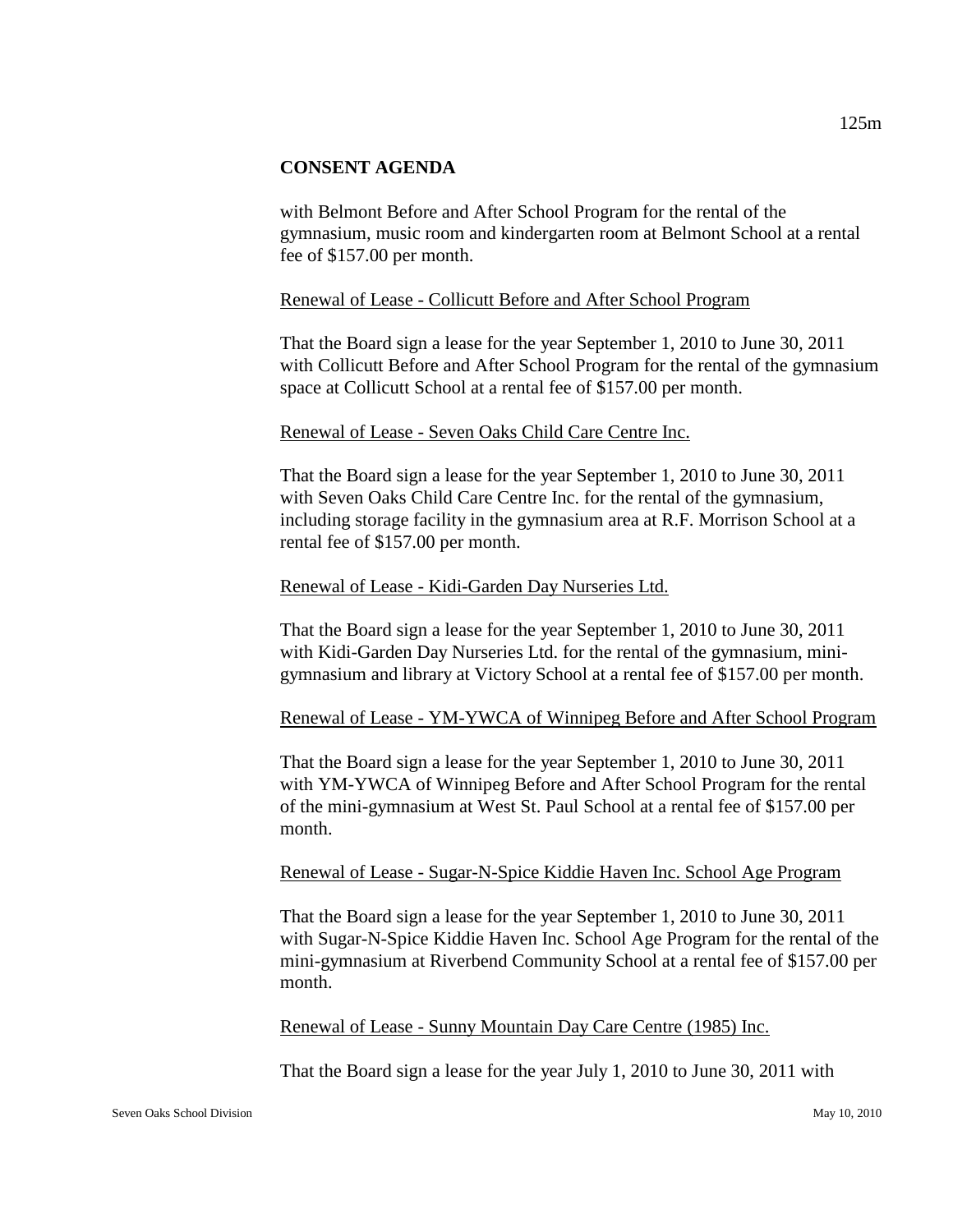Sunny Mountain Day Care Centre (1985) Inc. for the rental of the computer room and library at Governor Semple School at a rental fee of \$477.60 per month.

## Renewal of Lease - Aleph Bet Child Life Enrichment Program - Margaret Park Satellite Site

That the Board sign a lease for the year September 1, 2010 to June 30, 2011 with Aleph Bet Child Life Enrichment Program - Margaret Park Satellite Site for the rental of day care space at Margaret Park School at a rental fee of \$724.50 per month.

#### Renewal of Lease - Little Dipper Montessori Nursery

That the Board sign a lease for the year September 1, 2010 to June 30, 2011 with Little Dipper Montessori Nursery for the rental of day care space at Collicutt School at a rental fee of \$642.25 per month.

#### Renewal of Lease - Kidi-Garden Day Nurseries Inc.

That the Board sign a lease for the year July 1, 2010 to June 30, 2011 with Kidi-Garden Day Nurseries Inc. for the rental of Seven Oaks School, 172 Smithfield Avenue, at a rental fee of \$2,532.32 per month.

#### Renewal of Lease - Manitoba Association of School Superintendents

That the Board sign a lease for the year July 1, 2010 to June 30, 2011 with the Manitoba Association of School Superintendents for the rental of office space at the Ben Zaidman Educational Resource Centre at a rental fee of \$448.58 per month.

#### Renewal of Lease - Manitoba Association of School Business Officials

That the Board sign a lease for the year July 1, 2010 to June 30, 2011 with the Manitoba Association of School Business Officials for the rental of office space at the Ben Zaidman Educational Resource Centre at a rental fee of \$72.92 per month.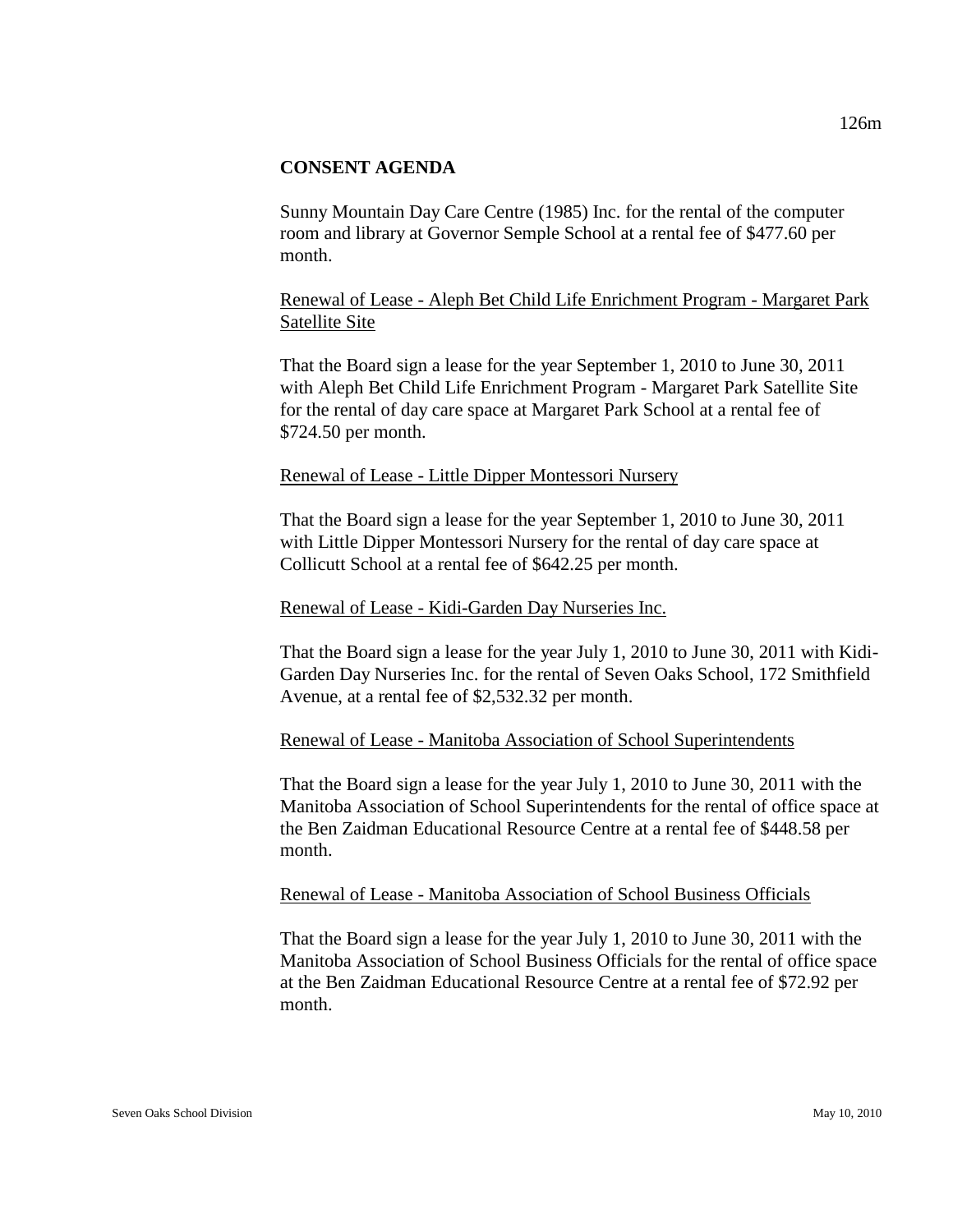## Renewal of Lease - Aleph Bet Child Life Enrichment Program - Forest Park

That the Board sign a lease for the year September 1, 2010 to June 30, 2011 with Aleph Bet Child Life Enrichment Program - Forest Park Satellite Site for the rental of day care space at Forest Park School at a rental rate of \$157.00 per month.

## Renewal of Lease - O.K. Before and After School Child Care Centres Inc.

That the Board sign a lease for the year September 1, 2010 to June 30, 2011 with O.K. Before and After School Child Care Centres Inc. - Kindergarten Child Care Program for the rental of day care space at O.V. Jewitt Community School at a rental fee of \$437.50 per month.

## **REPORTS**

Received as information reports on:

- University of Winnipeg Innovative Learning Centre.
- Sustainable Development / Unite to Change Meeting May 6, 2010.
- SEDA Workshop.
- Guys and Dolls Performance École Leila North Community School.
- Honour Band Performance Winnipeg Symphony Orchestra.
- Chicago Performance Garden City Collegiate.

## **CORRESPONDENCE**

- Diane McGifford, Minister of Advanced Education and Literacy: Adult Education Centre, Seven Oaks Learning Centre and Urban Circle Training Centre Inc. registered as adult learning centres for 2010-11 and approved for funding.
- Workers Compensation Board: Client Profile Summary Report to March 31, 2010.
- Richard Kennett, Manitoba Justice, Lighthouses Program: 2010-2011 Lighthouses funding for KYAC Lighthouse.
- **MASBO Winnipeg Region Residual Fee Rates 2010/2011.**
- Ken James, James Dube Spraggs Adjusters Ltd.: Incident at Forest Park on February 24, 2010, Claim by Kwynn LeBlanc.
- **Manitoba News Release: April 29, 2010 Budget Amendments Designed to** Move Five-Year Plan Forward: Wowchuk.
- Heather Carriere, Associate, Mercer: Manitoba Teachers' Society Short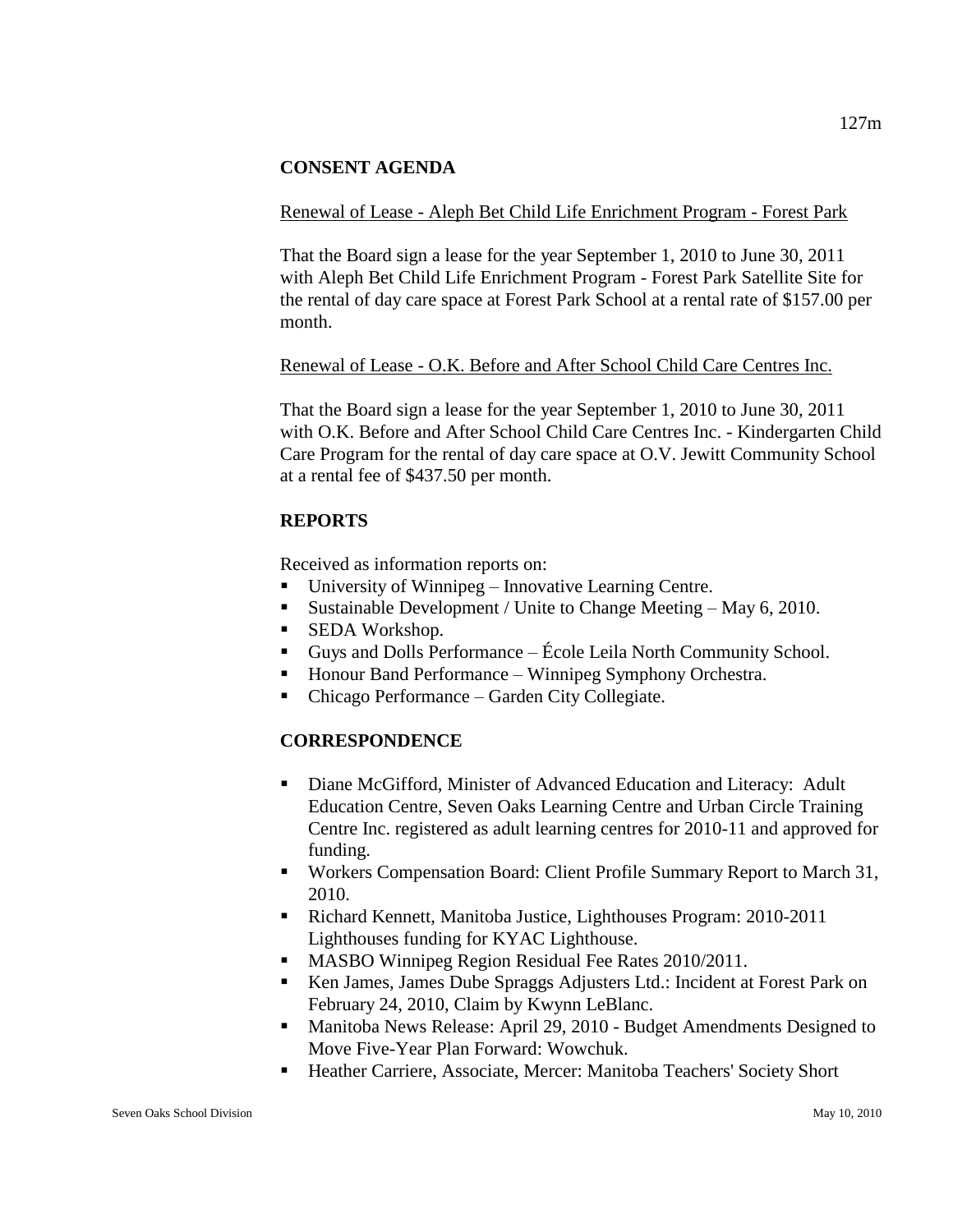## **CORRESPONDENCE**

Term Disability Plan - annual pricing review (current rate is 0.183%).

- Art Elias, Western Financial Group: HED Insurance and Risk Services changing name to Western Financial Group Insurance Solutions, effective May 1, 2010.
- MSBA e-bulletin, May 5, 2010.
- Border Land School Division News Release: Krista Curry appointed Superintendent of Border Land School Division effective July 19, 2010.
- Community Legal Education Association AGM 2010**.**
- Nancy Allan, Minister of Education: Portioning Rates.
- **Jodie Kehl, Executive Director, O.K. Before & After School Child Care** Centres Inc.: Letter to Carla Kernested, Safety Specialist regarding the new Locked Door Requirement.
- The Manitoba Teacher, April / May 2010: Article featuring Gerry Bohemier and Amber Anderson's Grade 8 social studies classes at Edmund Partridge School.

## **ANNOUNCEMENTS**

## **Board Meeting Dates:**

Monday, May 17, 2010, 6:00 p.m. - Informal Board Meeting Monday, June 7, 2010, 6:00 p.m. - Informal Board Meeting Monday, June 14, 2010, 6:00 p.m. - Regular Board Meeting Monday, August 30, 2010, 6:00 p.m. - Regular Board Meeting

#### **Garden City Commons – Grand Opening**

Wednesday, May 12, 2010 – 7:00 p.m.

#### **Board Retreat:**

Friday, May 28 and Saturday, May 29, 2010 - Board Retreat – Gimli, Manitoba.

#### **Long Service and Retirement Dinner**

Wednesday, June 9, 2010 – The Fairmont, 6:30 p.m.

## **Graduations**

- Maples Collegiate Tuesday, June 22, 7:00 p.m. Centennial Concert Hall.
- West Kildonan Collegiate Wednesday, June 23, 7:00 p.m. Centennial Concert Hall.
- Garden City Collegiate Thursday, June 24, 7:00 p.m. Centennial Concert Hall.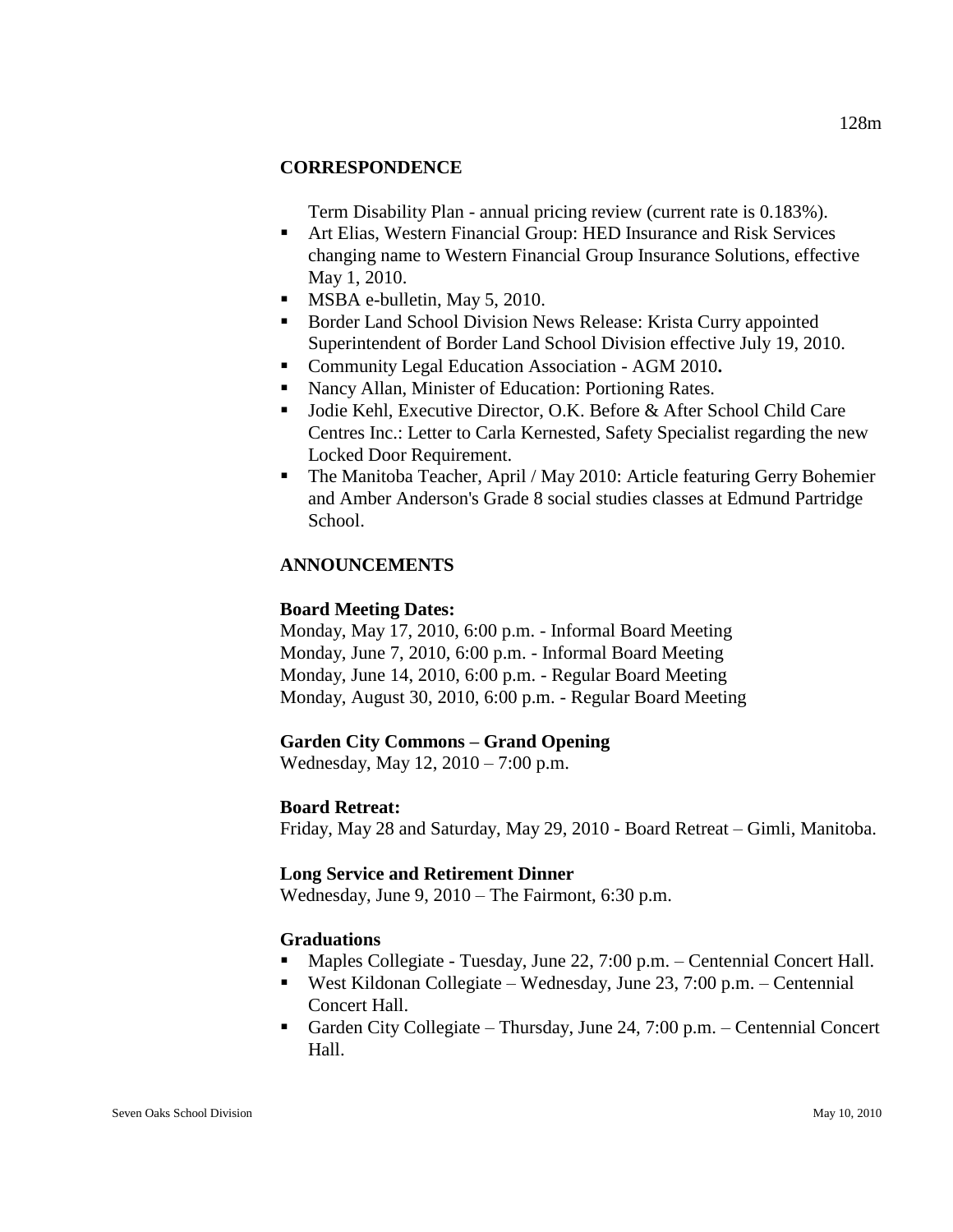## **COMMITTEE OF THE WHOLE**

## **10-152 – Moved into Committee of the Whole at 8:26 p.m.**

Ploszay / Juan That the Board move into Committee of the Whole. **Carried**

Trustee Myskiw in the Chair.

#### **OFFICER'S REPORTS**

#### **MSBA Regional Meetings – Trustee Ruggles**

- Treaty Relations Commission of Manitoba Meeting.
- Aboriginal Education Meeting.

#### **SUPERINTENDENTS' PERSONNEL REPORT**

## **10-153– Superintendents' Personnel Report**

McGowan / Juan That the Superintendents' Personnel Report be ratified. **Carried**

#### ADMINISTRATIVE APPOINTMENTS

Appointed the following to full-time (1.00) administrative positions effective September 7, 2010:

Jane Romio, Vice-Principal, École Leila North Community School Gwen Birse, Vice-Principal, Maples Collegiate

#### TEACHER APPOINTMENTS

Appointed the following to Teacher General (permanent) contracts effective September 7, 2010:

Corben Boughen, full-time (1.00) Robert Schroffel, full-time (1.00) Kimberley Crass, part-time (.50) Adrienne Zajac, full-time (1.00) Genevieve Norberg, full-time (1.00)

Appointed the following to Limited Teacher-General (term) contracts:

Alex Hall, full-time (1.00), effective September 7, 2010 to June 30, 2011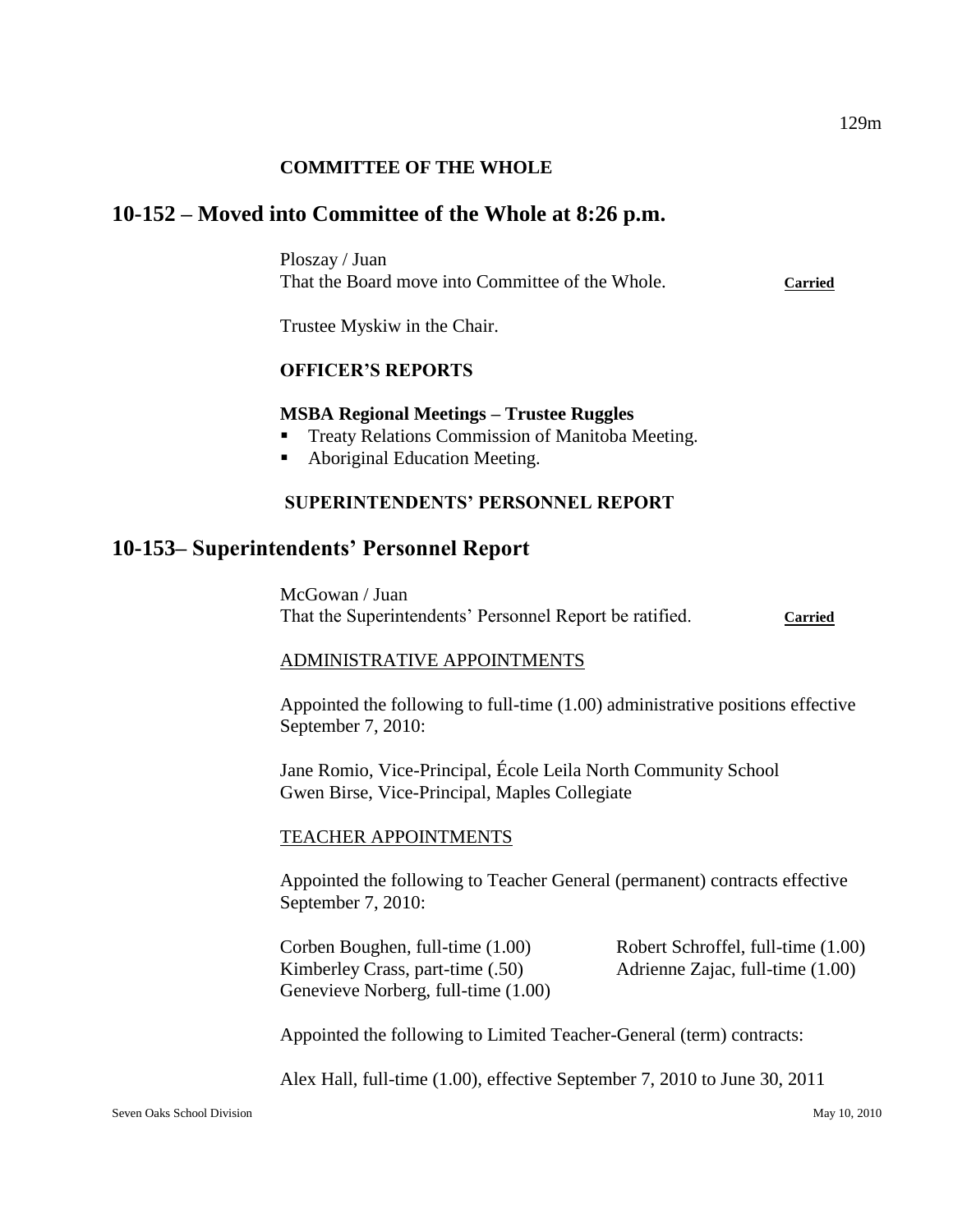#### **SUPERINTENDENTS' PERSONNEL REPORT**

Mike Hall, part-time (.50), effective April 15, 2010 (indefinite) Ken Hartikainen, full-time (1.00), effective September 7, 2010 to June 30, 2011 Giselle Kerwin, full-time (1.00), effective September 7, 2010 to June 30, 2011 Shirley Parker-Creasy, full-time (1.00), effective April 13, 2010 to June 30, 2010

### CLINICIAN APPOINTMENTS

Appointed the following to Teacher General (permanent) contracts effective September 7, 2010:

Deborah Alby, part-time (.50) Karen Sansregret, part-time (.80) Annette Alix Roussin, part-time (.90)

Appointed Marissa Gunn to a Limited Teacher-General (term) contract, fulltime (1.00) effective September 7, 2010 to June 30, 2011.

### SUBSITTUTE TEACHER APPOINTMENTS

Appointed the following to substitute teacher contracts effective the 2009-2010 school year:

Mary Kirkwood Eddie Revilla Victor Loewen

## ACCOUNTING SUPERVISOR APPOINTMENT

Appointed Nora Wood to the position of Accounting Supervisor, full-time (1.00), effective May 11, 2010.

#### STUDENT PARENT SUPPORT WORKER APPOINTMENTS

Appointed the following to the position of Student Parent Support Workers, full-time (35 hours per week) effective May 3, 2010:

Julia Florek S. Othello Wesee

#### ELECTRICIAN APPOINTMENT

Appointed Andrew Goosen to the position of full-time (8 hours per day)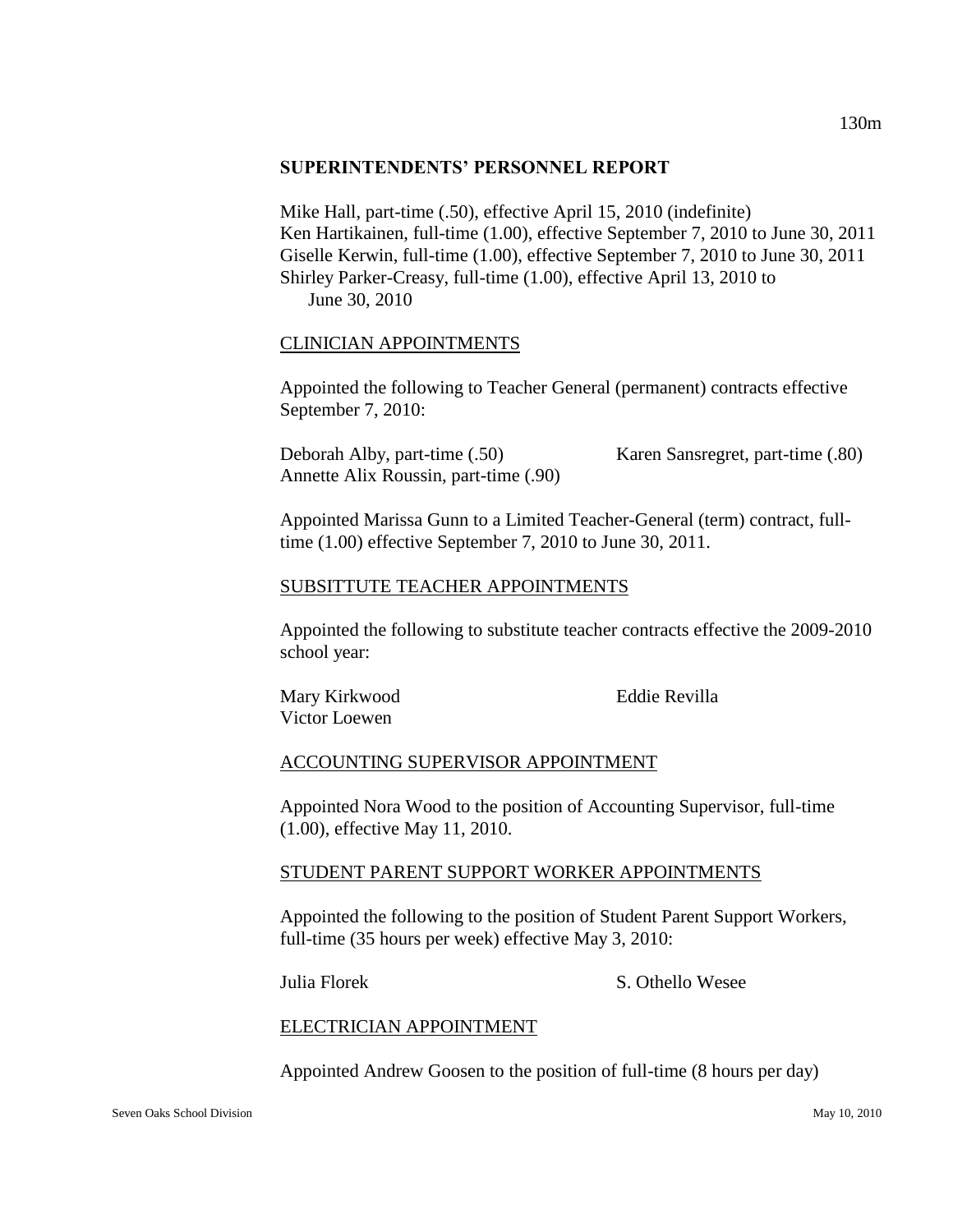#### **SUPERINTENDENTS' PERSONNEL REPORT**

electrician effective May 17, 2010.

### TEACHER LEAVES OF ABSENCE

Granted Leaves of absence, without pay, effective the 2010-2011 school year to:

- Allison Arnason (.29) Mia Hoorman (.70) Melissa Francis (.50) Caelin Philippot (.50) Sukhbir Gill (.50)
- Louise Bigourdin (.50) Corinne Krestanowich (1.00) Jennifer Erickson (.50) Carole McMillan (.40)

Granted Janet Lee a part-time (.50) leave of absence, without pay, effective January 6, 2011 to June 30, 2011.

### CLINICIAN LEAVES OF ABSENCE

Granted the following leave of absence, without pay, effective the 2010-2011 school year:

Kelly Ring-Whiklo (1.00) Cindy Yusim (.10)

## TEACHER MATERNITY / PARENTAL LEAVES

Granted Amber Anderson parental leave effective September 7, 2010 to May 3, 2011.

Granted Angela Belot maternity and parental leave effective August 12, 2010 to September 6, 2011.

Granted Jennifer Greening maternity and parental leave effective July 8, 2010 to June 30, 2011.

Granted Diana Tabor maternity and parental leave effective September 16, 2010 to September 16, 2011.

## PARAPROFESSIONAL PARENTAL LEAVE

Granted David Wiebe parental leave effective September 7, 2010 to June 30, 2011.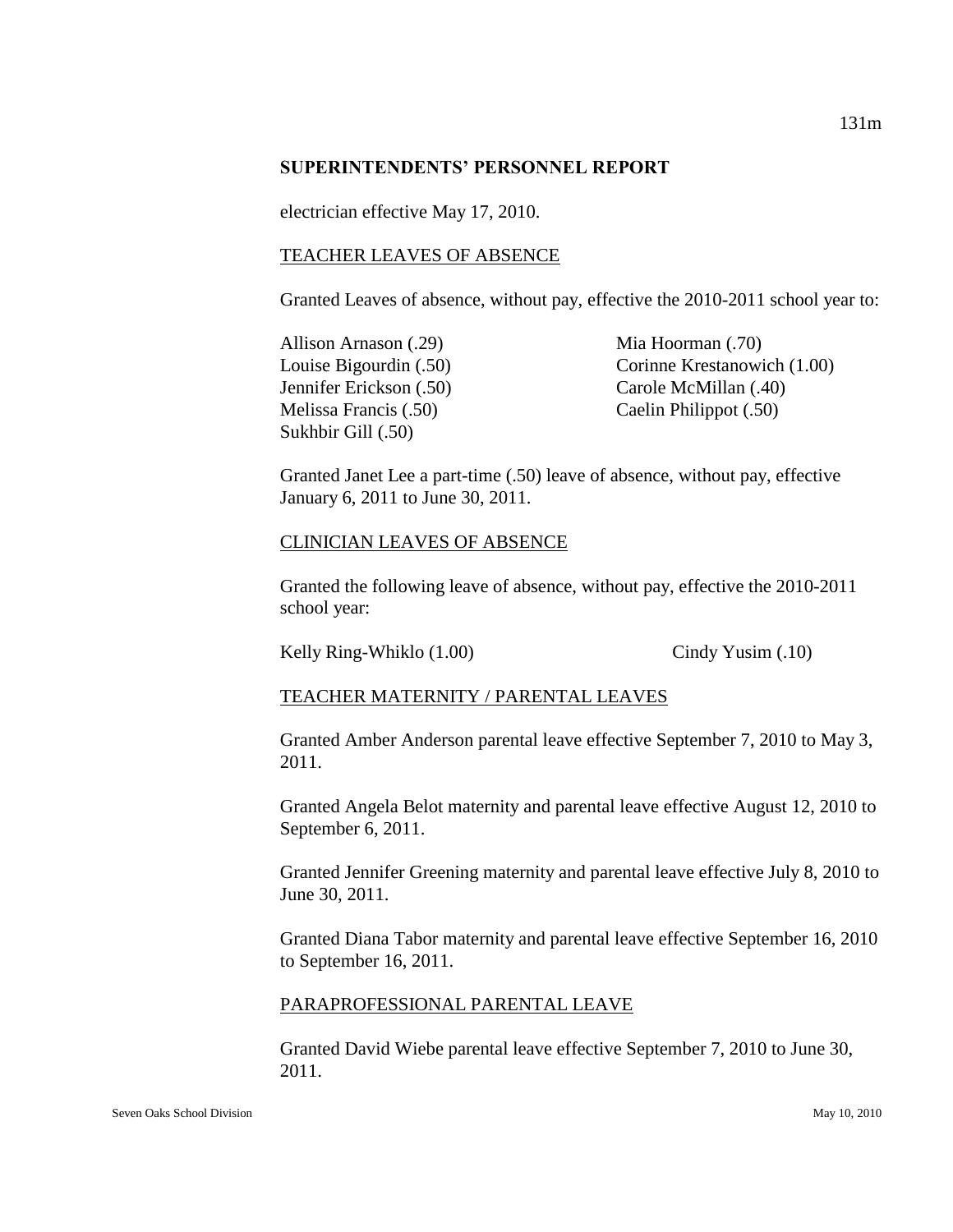#### **SUPERINTENDENTS' PERSONNEL REPORT**

### CUSTODIAN PARENTAL LEAVE

Granted Darryl Taylor parental leave effective May 25, 2010 to August 27, 2010.

### CUSTODIAN RETIREMENT

Received notice of intent to retire from Sergio Cardona effective June 18, 2010.

### PARAPROFESSIONAL RETIREMENT

Received notice of intent to retire from Asnat Gall effective June 30, 2010.

### SECRETARY RETIREMENT

Received notice of intent to retire effective June 30, 2010 from Darlene Baxter and Elaine Hardie.

### STUDENT PARENT SUPPORT WORKER RESIGNATION

Received notice of intent to resign from Premal Modha effective May 18, 2010.

## SUPERINTENDENTS' PERSONNEL REPORT MOTION

Rescinded the following Superintendents' Personnel Report motion:

#10-142 – appointing Mike Hall to a part-time (.50) Limited Teacher-General (term) contract effective April 12, 2010 (indefinite).

## **SUPERINTENDENTS' REPORT**

The following matters were received as information:

- SOTA / Board Meeting, May 10, 2010 Update.
- SOTA Negotiations Update.
- Forest Park Busing Issue.
- **PSFB Amber Trails Exchange of Land Update.**
- Community Meeting regarding Leila North Portables May 11, 2010.

132m